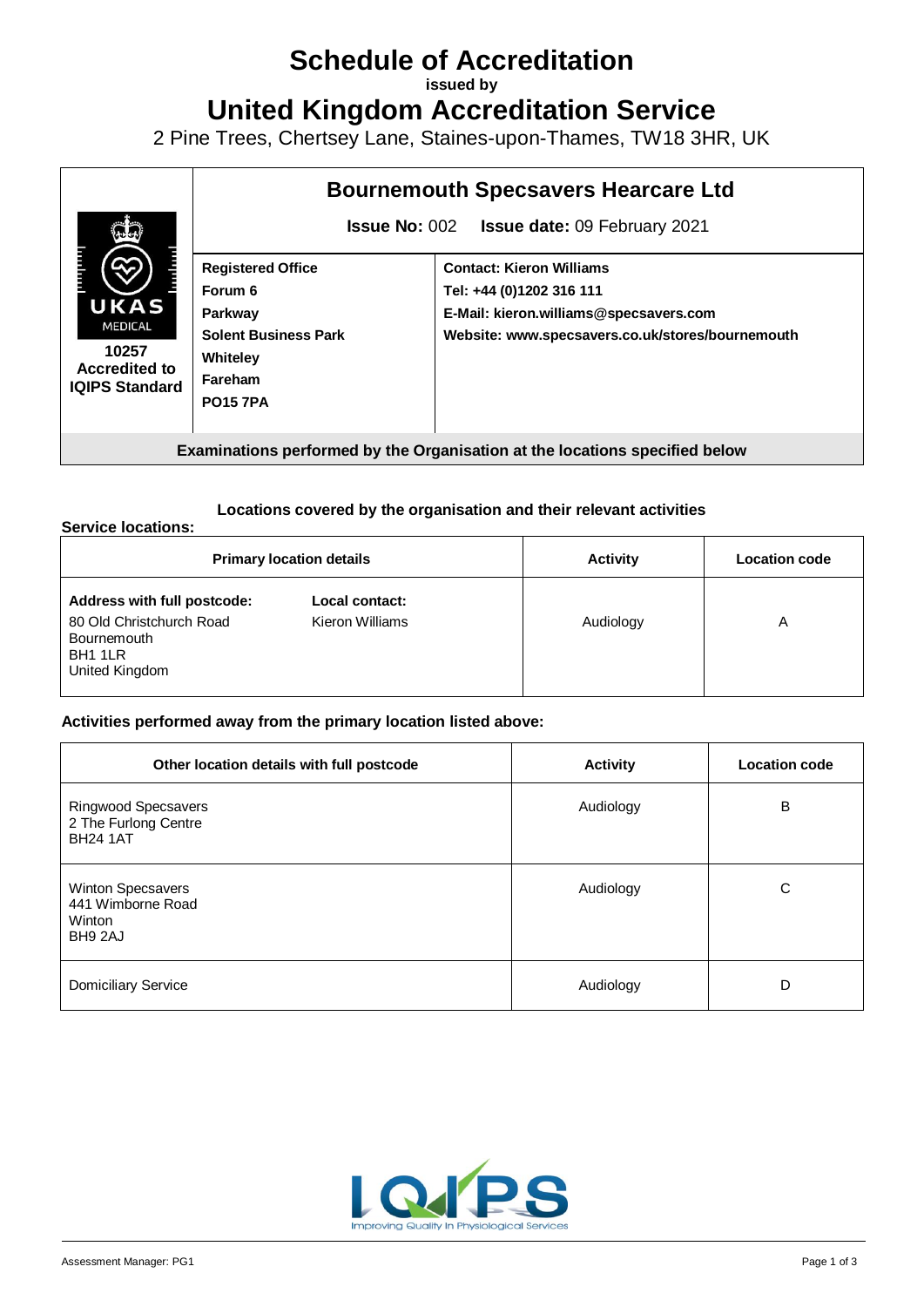

## **Schedule of Accreditation issued by**

**United Kingdom Accreditation Service**

2 Pine Trees, Chertsey Lane, Staines-upon-Thames, TW18 3HR, UK

## **Bournemouth Specsavers Hearcare Ltd**

**Issue No:** 002 **Issue date:** 09 February 2021

┯

┱

**Examinations performed by the Organisation at the locations specified below**

| Activity  | Type of Examination/Procedure Performed                                                                                                                                                                          | Equipment used                                                                                                                                                                   | Location<br>Code |
|-----------|------------------------------------------------------------------------------------------------------------------------------------------------------------------------------------------------------------------|----------------------------------------------------------------------------------------------------------------------------------------------------------------------------------|------------------|
| Audiology | <b>Adult Hearing Services - Assessment</b><br>Otoscopy<br><b>History Taking</b><br><b>Pure Tone Audiometry</b>                                                                                                   | Heine Mini 3000<br>DD45 Headphones<br>and inserts<br>Siemens Unity 3<br>Circum Aural<br>Headphones<br>SD28 Audiometer<br>VIOT-Video Otoscope                                     | A                |
| Audiology | Adult Hearing Services - Rehabilitation<br>Glasgow Hearing Aid Benefit Profile<br>Impression Taking<br><b>Hearing Aid Fitting</b><br><b>Real Ear Measurement</b><br>Hearing Aid Diagnostics & Adjustments        | Siemens Unity 3<br>DD45 headphones and<br>inserts<br><b>NOAHlink/ NOAHlink</b><br>wireless<br>Siemens ConnexxLink<br>Phonak iCube I/II<br>Widex neck loop<br>VIOT-Video Otoscope | A                |
| Audiology | <b>Adult Hearing Services - Assessment</b><br>Otoscopy<br><b>History Taking</b><br><b>Pure Tone Audiometry</b>                                                                                                   | Heine Mini 3000<br>DD45 headphones and<br>inserts<br>Siemens Unity 3<br>VIOT-Video Otoscope                                                                                      | B                |
| Audiology | Adult Hearing Services - Rehabilitation<br><b>Glasgow Hearing Aid Benefit Profile</b><br>Impression Taking<br><b>Hearing Aid Fitting</b><br><b>Real Ear Measurement</b><br>Hearing Aid Diagnostics & Adjustments | Siemens Unity 3<br>DD45 headphones and<br>inserts<br>Siemens Connexxlink<br>Phonak iCube I/II<br>Widex neck loop<br><b>NOAHlink/ NOAHlink</b><br>wireless<br>VIOT-Video Otoscope | B                |

### DETAIL OF ACCREDITATION

Т